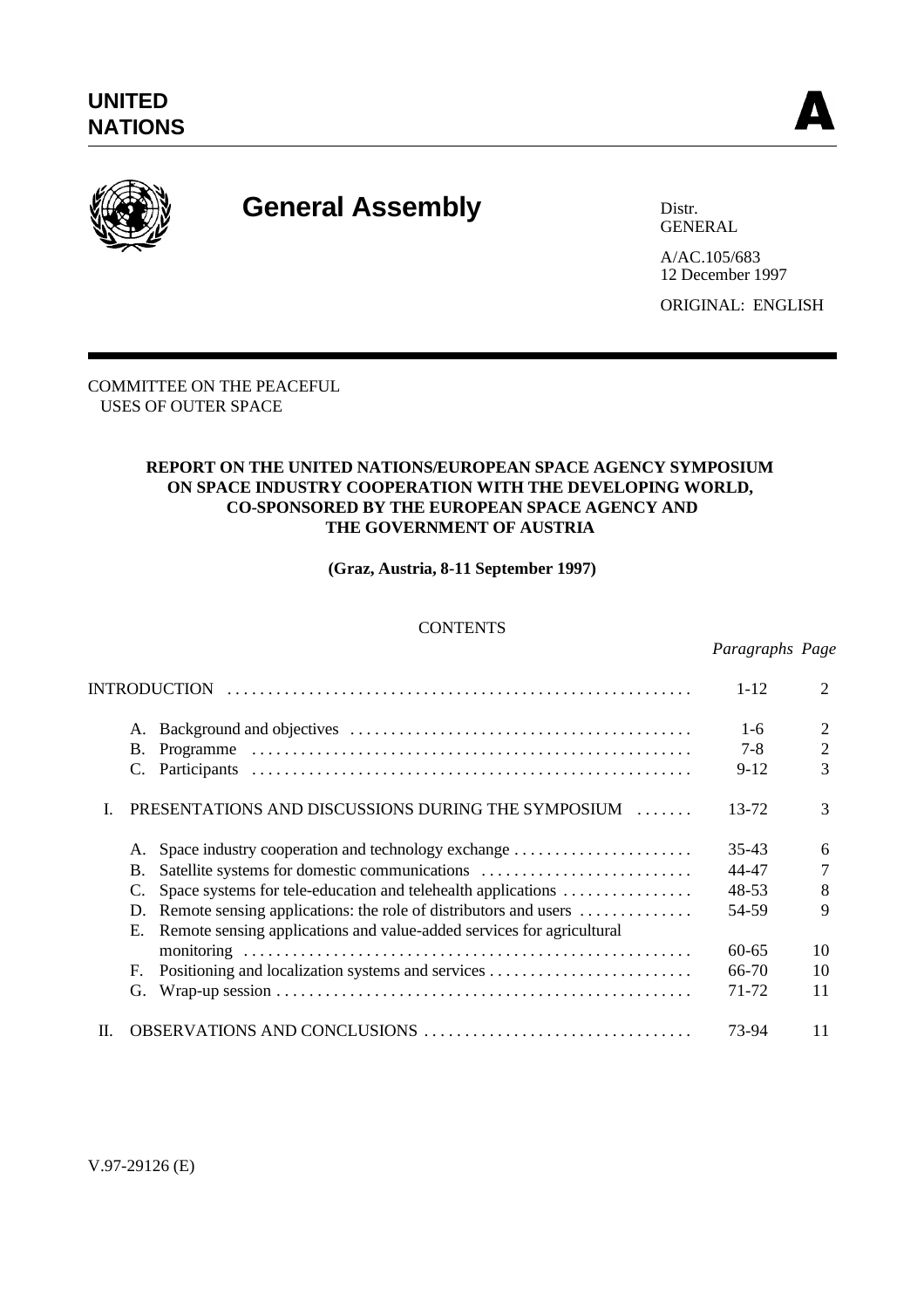#### **INTRODUCTION**

#### **A. Background and objectives**

1. The General Assembly, in its resolution 37/90 of 10 December 1982, decided that in accordance with the recommendations of the Second United Nations Conference on the Exploration and Peaceful Uses of Outer Space (UNISPACE 82),<sup>1</sup> the United Nations Programme on Space Applications should, *inter alia*, promote greater cooperation in space science and technology between developed and developing countries, as well as between developing countries.

2. The Committee on the Peaceful Uses of Outer Space at its thirty-ninth session, held in June 1996, endorsed the programme of workshops, training courses and seminars proposed for 1997 by the Expert on Space Applications.<sup>2</sup> Subsequently, the General Assembly, in resolution 51/123 of 13 December 1996, endorsed the United Nations Programme on Space Applications for 1997.

3. In response to General Assembly resolution 51/123 and in accordance with the UNISPACE 82 recommendations, the Symposium on Space Industry Cooperation with the Developing World was jointly organized by the United Nations and the Government of Austria at Graz, Austria, from 8 to 11 September 1997. The Symposium was co-sponsored by the Federal Ministry for Foreign Affairs of Austria, the province of Styria, the city of Graz and the European Space Agency (ESA). The Federal Ministry also acted as host of the Symposium, which served as follow-up to the United Nations/European Space Agency/European Commission Symposium on Space Technology Applications for the Benefit of Developing Countries, held at Graz from 9 to 12 September 1996.

4. The main objective of the Symposium was to provide an opportunity for representatives of space industry and the private sector to interact with international space scientists, space technology experts and policy makers from developing and developed countries and to explore possibilities for increased scientific and technical cooperation. Industry and private ventures had become important players in the space applications sector, and by demonstrating to participants the capabilities offered by space technology, as well as the problems usually encountered in developing and using space applications, they might have a greater understanding of the type of requirements that had to be met for a successful commercial venture.

5. Such information could help to convince policy makers and other decision makers in developing countries of the value of allocating resources to implement such applications in support of national and regional development.

6. The present report was prepared for the forty-first session of the Committee on the Peaceful Uses of Outer Space and the thirty-fifth session of its Scientific and Technical Subcommittee. The detailed proceedings of the Symposium, including a list of addresses of all the participants, will be made available in due time.

# **B. Programme**

7. At the opening of the Symposium welcoming statements were made by representatives from the United Nations, ESA and the host country. The programme of the Symposium was divided into a series of sessions, each addressing a specific issue. The invited presentations were followed by panel discussions and brief presentations by participants from developing countries on the theme of the Symposium, describing the status of space technology applications in their respective countries.

8. The different sessions focused on opportunities for and problems of technology exchange in space applications, with special consideration for small satellite platforms, the use of satellite telecommunications for regions with underserved telecommunications infrastructures, the role of space systems for tele-education and telehealth applications, the distribution of data acquired by remote sensing satellites to the end-user, the potential of space technology for agricultural monitoring and precision agriculture, as well as navigation and localization systems and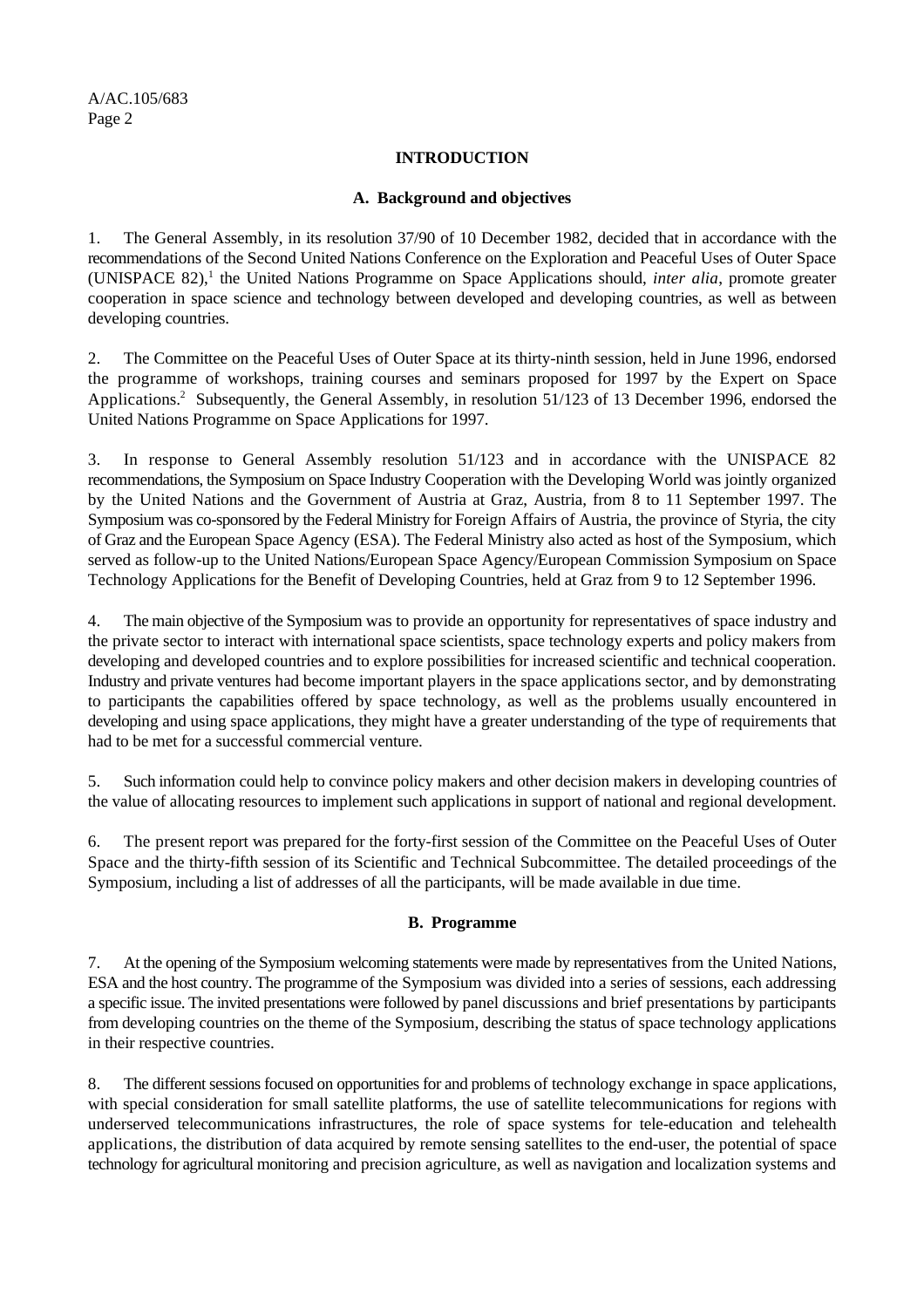services. All these applications had the potential to contribute to an improvement in living conditions, particularly in developing countries.

# **C. Participants**

9. Developing countries were invited to nominate candidates to participate in the Symposium. Participants from those countries held positions in institutions or private industry dealing with resource management, protection of the environment, communications, remote sensing systems, industrial and technological development and other fields related to the themes of the Symposium. The participants were also selected on the basis of their work experience with programmes, projects and enterprises in which space technology was already used or was intended to be used.

10. Policy makers and others at decision-making levels from national and international entities were also invited. They were asked to highlight in their presentations the key issues related to placing a higher priority on the operational implementation of space applications.

11. Funds allocated by the Government of Austria and ESA were used to cover the travel and daily expenses of participants from developing countries.

12. The following Member States were represented at the Symposium: Azerbaijan, Bangladesh, Brazil, Cameroon, Costa Rica, Bolivia, China, Egypt, Ethiopia, India, Indonesia, Iran (Islamic Republic of), Kenya, Malaysia, Mongolia, Nigeria, Pakistan, Romania, Sri Lanka, Syrian Arab Republic, Thailand, United Republic of Tanzania, Uruguay, Uzbekistan, Viet Nam and Zambia. The following international organizations and national entities were represented: Office for Outer Space Affairs of the Secretariat, European Commission, ESA, International Space University (ISU); Austrian Space Agency (ASA), Brazilian Space Agency (AEB), Indian Space Research Organization (ISRO), Instituto Nacional de Técnica Aeroespacial of Spain, National Remote Sensing Centre of China and PT. Telekomunikasi Indonesia. The space industry was represented by participants from Aerospatiale (France), Daimler-Benz Aerospace (DASA) (Germany), Gesellschaft für angewandte Fernerkundung (Germany), GISAT (Czech Republic), Resource 21 (United States of America), Satellite pour l'observation de la terre (SPOT) Image (France), Surrey Satellite Technology Ltd. (United Kingdom of Great Britain and Northern Ireland), United States Global Positioning System Industry Council and the World Space Foundation (United States).

# **I. PRESENTATIONS AND DISCUSSIONS DURING THE SYMPOSIUM**

13. While there had been a slight decline of expenditures in many government civil space programmes, there was a clear trend towards an increasing growth in civilian space expenditures from commercial firms and from smaller countries.<sup>3</sup> The year 1996 was the first to record commercial revenues that surpassed government expenditures. According to a recent study, worldwide space industry revenues in 1996 approached 77 billion United States dollars (\$) and employment was greater than 800,000.

14. Space industry encompassed a broad range of activities that could be roughly divided into four sectors: infrastructure, telecommunications, emerging applications and support services. Because of its scope and size, telecommunications was considered a separate sector, while other applications such as remote sensing and navigation services, from a commercial point of view, were still being treated as emerging applications.

15. In this emerging market place, developing countries had become significant purchasers of space-related products and services and represented an important customer base for the space industry. It was essential, however, that developing countries increased their indigenous capabilities to participate in this market not only as customers, but also as potential sellers of space technology and service providers.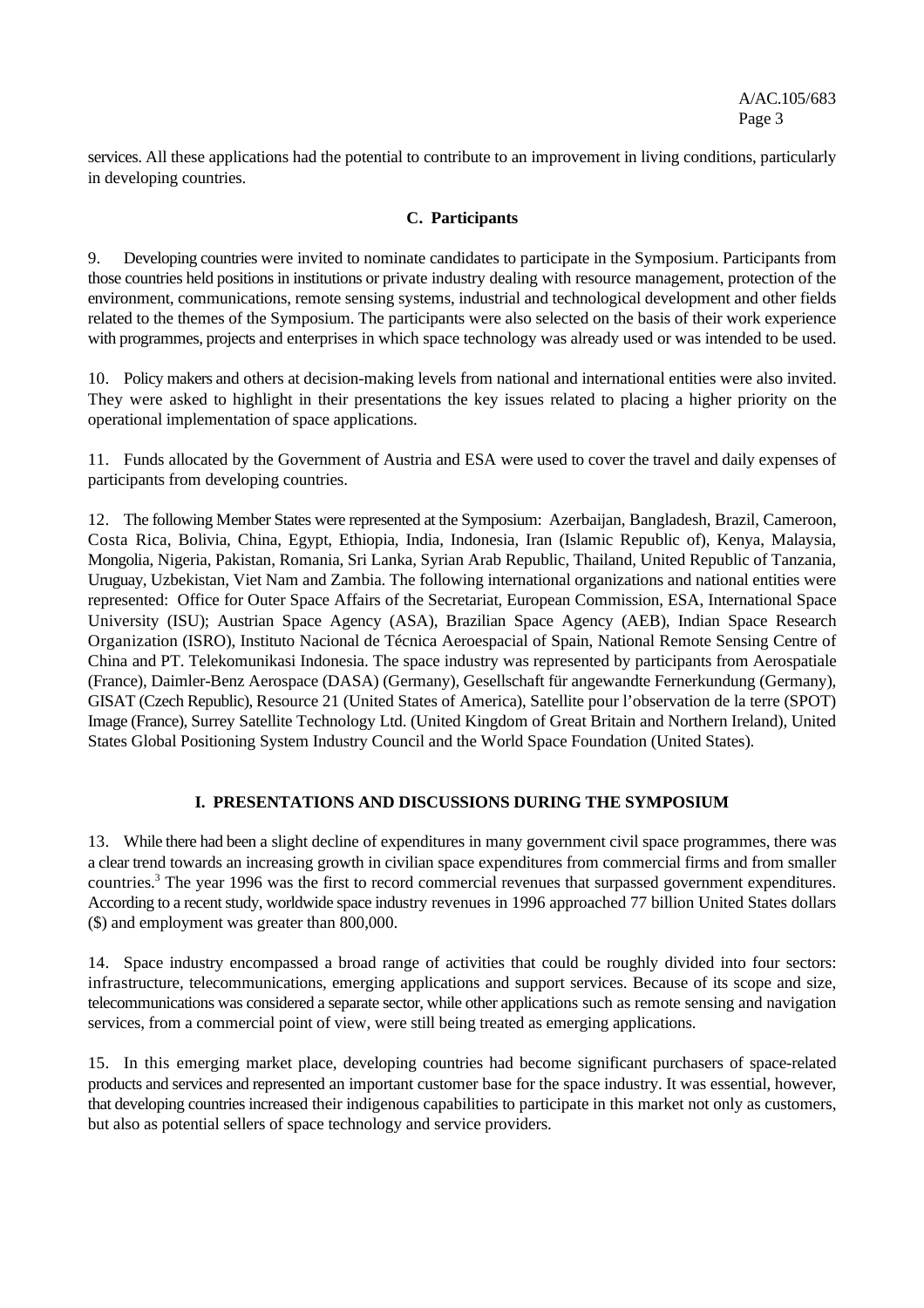16. Only a few developing countries had the resources to engage in full-fledged space programmes. Space technology had the potential to offer benefits suiting many specific needs, and seeking mutually beneficial forms of cooperation with industry was one way to address those needs.

17. The keynote address of the Symposium provided some valuable insights into the Indian experience, which was based on the vision that the effective use of technological advances was indispensable if the challenges and demands of an exponentially growing population were to be met. Such a vision made it imperative for India to adopt an application-driven space programme.

18. In the early 1970s, the situation of India was typical of that of any developing country. There was a lack of adequate industry infrastructure and capacity to satisfy the quality demands of a space programme. Thus, from the beginning, priority was given to promoting a close relationship with the industry to develop the required capabilities.

19. Initial space activities were carried out solely by the Government. Subsequent phases involved technology transfer from the space agency to industry, with buy-back guarantees for the products. Once industry had matured to a certain degree, development was carried out by industry with partial research and development  $(R & D)$  support from the Government. Several academic institutions were also involved in the research activities. Currently, about 45 per cent of the budget of the Indian Space Department flowed to the Indian industrial sector.

20. Most industries had benefited from this association by improving their own quality standards. The companies were generally among the first to obtain ISO 9000 certification of the International Organization for Standardization (ISO). Cooperation also resulted in the training and education of highly qualified employees.

21. Following the successful launches of remote sensing and communications satellites, ISRO entered the operational phase in providing space-based services for a variety of applications. A commercial venture called ANTRIX Corporation Limited was established and was making significant inroads on the international scene through the forging of global partnerships.

22. The Indian space centres were providing scientists and engineers from other developing countries with training under the sharing of experience in the space fellowship programme (SHARES). This was seen as a contribution towards future partnerships as the Indian experience taught that collaboration between developing and developed countries could lead to synergy, thus benefiting all partners.

23. A representative of Aerospatiale outlined opportunities for cooperation, noting that for the space industry, a key issue was cooperation with developing countries. However, the space industry had little influence in defining an independent policy towards developing countries; its business strategy must be within the framework of a national space policy generally defined by its national space agency. As space was still seen as a high-technology venture, cooperation policies had to be approved by Governments. In addition to the national space agencies, international organizations and national ministries of cooperation might provide financial aid. Cooperation might be direct or through indirect relations promoted by international organizations such as the European Organization for the Exploitation of Meteorological Satellites (EUMETSAT), the European Telecommunications Satellite Organization (EUTELSAT), the International Mobile Satellite Organization (Inmarsat) and the International Telecommunications Satellite Organization (INTELSAT).

24. From a space industry point of view, developing countries also needed to be classified with respect to their position in the space arena. In this context, it was often more appropriate to use the concept of purchasing power capacity (PPC) instead of the gross national product (GNP). Emerging space countries like Brazil, China and India, with a high PPC, already had developed strong ties with space industries in other countries. The industry should therefore concentrate on those countries that had not yet begun to use space technology applications.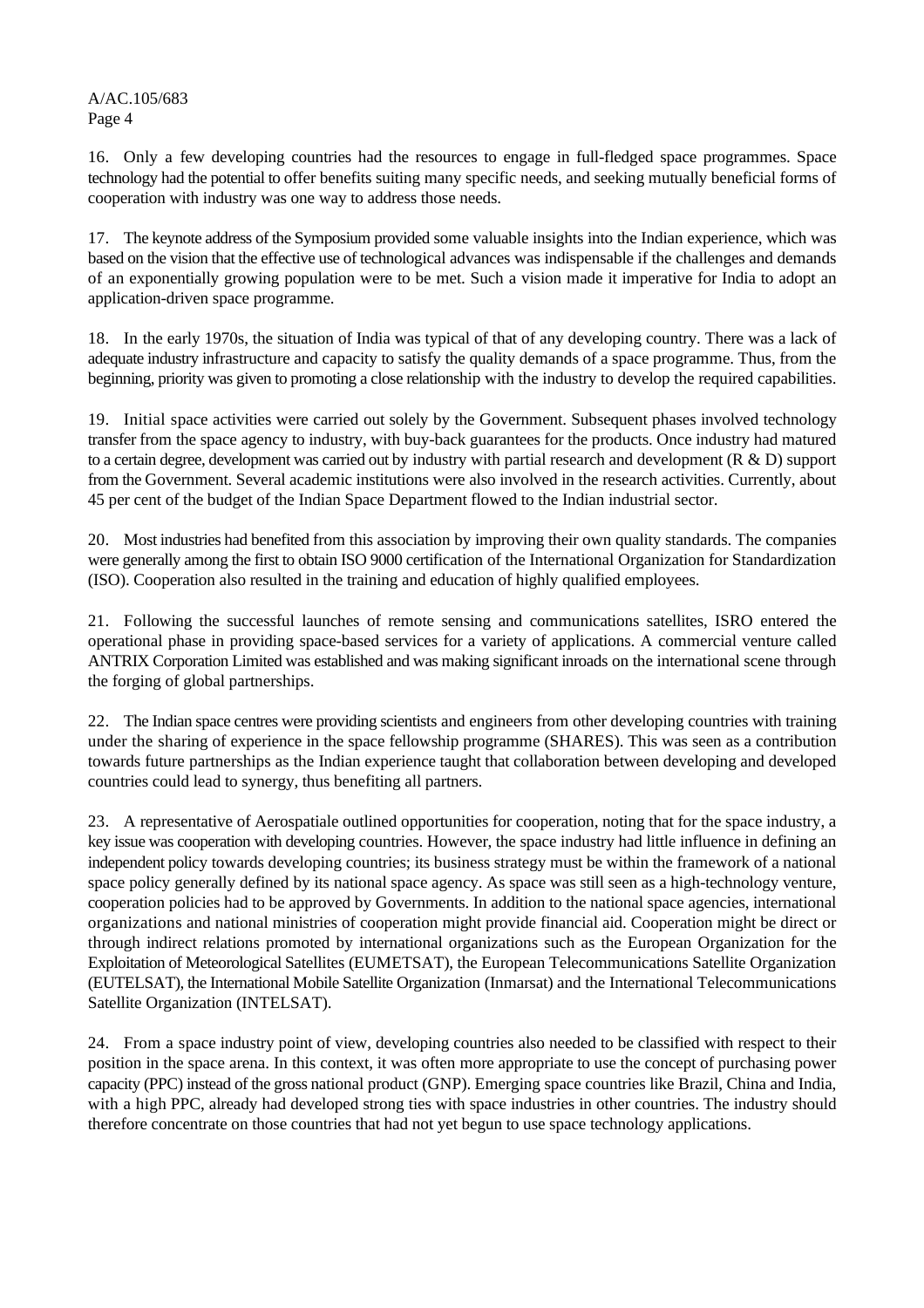25. There were two primary axes for industrial cooperation: the building of space industry through technology transfer, with the creation of a technical capability in the country, or the creation of national capabilities in application niches with the aim of becoming a specialized service provider to space industry.

26. The first axis covered mainly the satellite and launcher business and could be conducted following a phased approach. A country could start with sounding balloons, which could provide a payload technology capacity as well as knowledge of meteorology and upper-atmosphere science at a cost of approximately \$1 million and taking three to five years to completion. The next step would include the development of microsatellites (weighing less than 100 kilograms) to create a local education base. The cost for such an endeavour was about \$10 million and the typical project duration was two to five years. For industries that already had gained some experience in satellite development, there was the possibility of licensing whole multimission platforms and acting as a provider of complete systems. Other possibilities included the development of ground facilities for satellite testing or control and satellite payload development for scientific or application-oriented satellites, both of which could lead to viable commercial perspectives.

27. Cooperation in the launcher business was more difficult to establish. Not only was a considerable amount of investment required, but a country might also have to face restrictions in acquiring certain technologies. The favourable geographical location of many countries would provide excellent conditions for establishing a launch infrastructure. However, it had to be considered that the development of sounding rockets or small launchers with solid propulsion would cost at least \$150 million to \$200 million, with a minimum development time of 5 to 10 years.

28. Those countries that did not intend or cannot afford to engage in full-scale development of a satellite or launcher could enter via the space service segment, which could be described as the link between the space object and the users. Space services encompassed a multibillion dollar market with a projected growth rate by a factor of three over the next eight years. The relatively low entrance fee and the payback that could be expected for the national economy made the space service business highly relevant for developing space countries. Business opportunities could be found in offering services for data access for multinational projects, transponder leasing, ground stations, participation in regional satellite systems and through the development of skills in specific application niches. Without doubt the biggest problem was in sustaining the political and industrial willingness with a sufficient level of investment over many years to ensure the successful outcome of the project.

29. ESA has over 20 years of experience in cooperation with developing countries in basic sciences, telecommunications and Earth observation. The most effective areas of cooperation were education, technical assistance, the provision of hardware and software tools, the provision of data, meetings and the distribution of information.

30. From a space agency point of view, several issues needed to be considered when engaging in cooperation, including budget adequacy, institutional support and the availability of skilled people and proper infrastructure. Above all, rentability and continuity were the two key factors.

31. Cooperation within an international framework could help begin an activity or obtain better internal support, which could unblock a difficult internal situation and complement technical and material resources. For example, space agencies in cooperation with industry could help demonstrate to decision makers the cost effectiveness of using remote sensing data so that its use as a planning and management tool would be included in future budgets. Industry in the form of value added companies (VAC) acted as an intermediary between the raw data products delivered by space agencies and the information required by the users. As a result of those activities, the number and skill of VACs was growing in Asia and also recently in Latin America.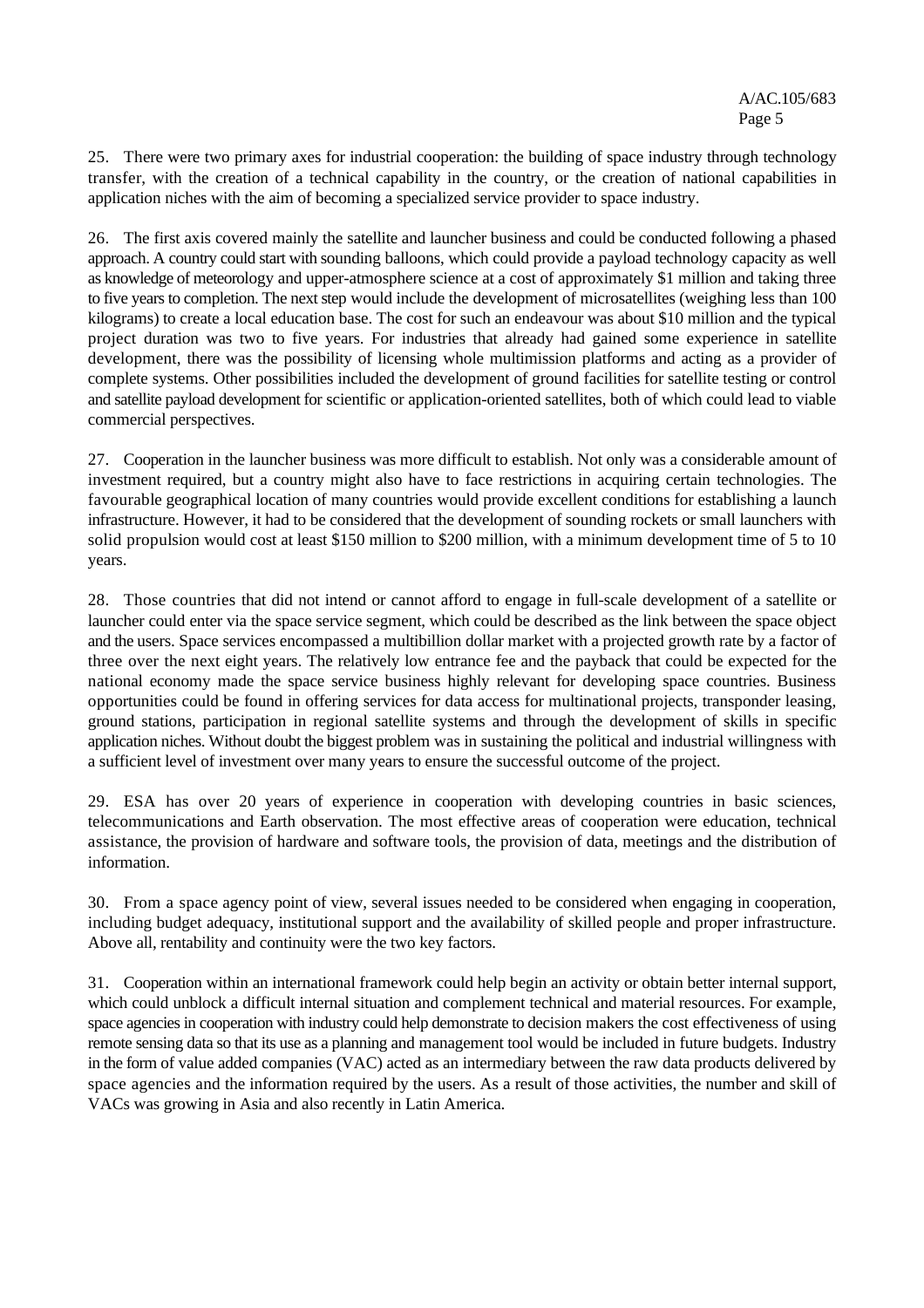32. There were evident advantages in cooperation on the technical side, through the higher skill acquired by the personnel involved, on the financial side, through the long-term savings made throughout all phases of a given project, and on the managerial side, through the education of decision makers and project managers.

33. ESA itself was initiating occasions for cooperative ventures between companies of developing and developed countries, stimulating business opportunities and provoking and facilitating the transfer of know-how. A major area of cooperation was projects related to disaster monitoring and mitigation where both telecommunications and remote sensing from space could provide essential and cheap tools.

34. There was still a large gap between the potential and the actual use of space technology. ESA recommended implementing a realistic strategy for cooperation between developed countries, space agencies and companies from developing countries, possibly within the framework of programmes of international organizations. Such a strategy would contribute to reducing the gap between developing countries and the industrialized world, and space agencies, international organizations and more developed countries would see their efforts put to better use in a much larger part of the world.

# **A. Space industry cooperation and technology exchange**

35. The presentations were focused on the issues of technology exchange and, specifically, the microsatellites industry which currently offered realistic prospects for developing countries to gain hands-on experience with space technology.

36. DASA presented its experiences of cooperation with Argentina, China, India and Israel, which involved full technology transfers. The experience of DASA had been that emerging space countries focused on telecommunications, Earth observation and launcher development, which provided a basis for autonomy in space exploitation. All those applications had operational as well as commercial potential.

37. The cooperation between the Chinese Aerospace Corporation and DASA resulted in the creation, in 1994, of a joint-venture company named EurasSpace. Its goal was to jointly develop and market satellites for communications and Earth observation applications for the Chinese and other markets. Another successful example was the cooperation with ANTRIX, the commercial arm of ISRO. In the early stages of cooperation, DASA was providing hardware; it had now begun to procure equipment and satellite components from India. DASA was also involved in the development of the AMOS satellite with Israel and the Nahuel satellite with Argentina. All those ventures had been based on the principle of "Today's partners are tomorrow's partners". Even though emerging space countries had limited resources, together they represented a large market and a driving force for space exploitation.

38. Spain recently launched its Minisat 01 satellite, a low-Earth-Orbit (LEO) spacecraft in the 200-kilogram class, with a scientific mission. The successful operation of the satellite opened opportunities for future application missions. Even for a country like Spain, such an endeavour would not have been possible a few years ago. But with technology facilitating the construction of small satellites, access to space had now become a reality for small- and medium-sized countries. Cooperation with ESA and other international programmes had provided the know-how, methods, procedures and industrial background required for the development of Minisat 01.

39. Small satellites (at a price of \$16 million to \$19 million) were less costly, decreased the probability of cost overruns, shortened time scales for development and were ideal candidates for the development of domestic capacities and international cooperation. The Government of Spain had expressed interest in cooperating with other countries for the development of future missions.

40. As one of the prime developers of microsatellite technology, Surrey Satellite Technology Ltd. and the Centre for Satellite Engineering Research at the University of Surrey had developed a satellite technology transfer and training programme which involved the design, building and operation of complete satellites. Technology transfer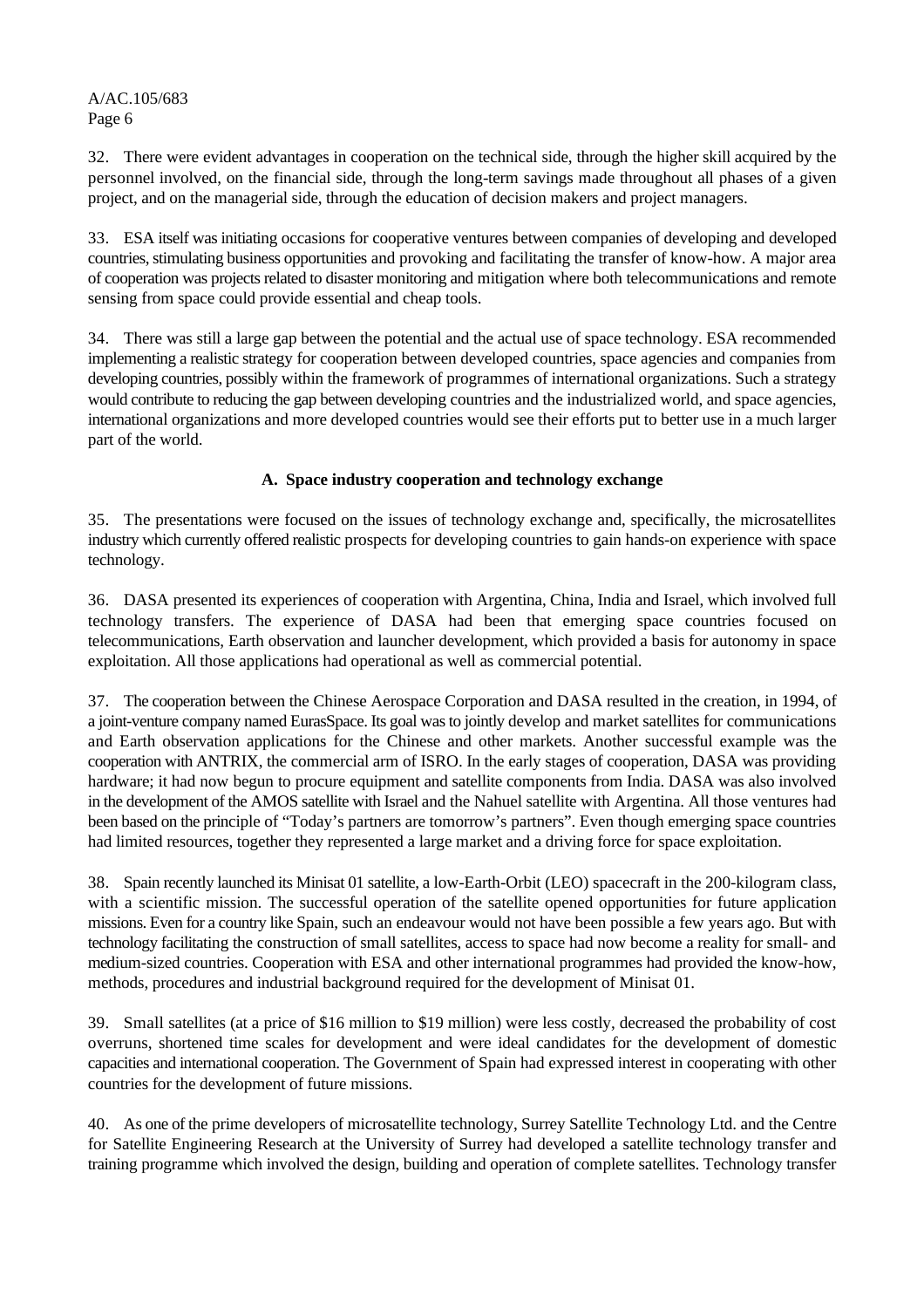had already taken place between Surrey, Chile, Malaysia, Portugal, Republic of Korea, Singapore, South Africa and Thailand. About 70 engineers had been trained as part of the technology transfer training programme.

41. Advances in microelectronics had made small-scale space missions very affordable. This development enabled any country, or even universities, to build, launch and operate its own satellite. Although microsatellites were physically small, they were still complex and had all the characteristics and complexities of a large satellite. Lowcost, rapid timescales and manageable proportions made this very attractive for emerging space countries that wished to establish their national expertise by taking a low-cost and minimum-risk approach, which could lead to a space programme evolving over a time period of 5 to 10 years from the development of a 50-kilogram microsatellite to a 400-kilogram-class minisatellite to a fully sized 1,000-kilogram satellite.

42. AEB cooperation with private industry was outlined as an example of a national space policy including interaction with private ventures. As part of its industrial policy, AEB gave incentives to companies investing in research and development of technology relevant to the space programme of the country. AEB experience in cooperation with other countries and industries had been helped by a defined national space policy that also addressed the financial aspects.

43. Starting with its initial stages, the planning for cooperation should consider issues of self-sustenance, the intention to market the final product of the cooperative venture to a third party, the support that big industries or companies can provide to smaller companies and any issues related to technology transfer. In developing countries, the Government might need to be initially proactive and to facilitate industry cooperation and partnerships with developing countries.

#### **B. Satellite systems for domestic communications**

44. While the majority of countries were now linked to the global telecommunications infrastructure, a considerable number of regions in the developing world were still without basic domestic communications infrastructures. The advantages and disadvantages of using satellite-based communications systems to alleviate this problem were discussed.

45. The diversity in the telecommunications infrastructure available to countries in the Asia and Pacific region represented one stumbling block for harmonious economic growth in the region. With that background in mind, the preliminary conceptual design of a wideband satellite network—ASIA Sky-Link—was presented. ASIA Sky-Link would deliver wideband access and gigabit digital pipes operating in the Ka-band for the Asia and Pacific region. The system was developed specifically to take into account the urgent needs of developing countries for wideband access, a need that could not be fulfilled by terrestrial systems alone. Although initially only regional in scope, the system could be extended to other regions through the use of inter-satellite links.

46. The cooperative information network linking scientists, educators, professionals and decision makers in Africa (COPINE) was a project aimed at responding to the immediate needs of African countries for information exchange. Initially, it would link urban and rural centres of 12 African countries and selected hospitals, universities and institutions located in Europe and elsewhere. Although the possibilities for data exchange would be superior to those currently available via the Internet, COPINE could also serve to complement already available Internet services.

47. The COPINE project also envisaged the involvement of the private sector. At least one international telecommunications company had expressed interest in shared investment. To ensure longer-term sustainability, the involvement of local telecommunications companies was seen as important and beneficial. The meeting of the COPINE Provisional Governing Board in December 1997 was to agree on the tasks to be performed and the resources to be made available for the completion of the COPINE preparatory activities.

# **C. Space systems for tele-education and telehealth applications**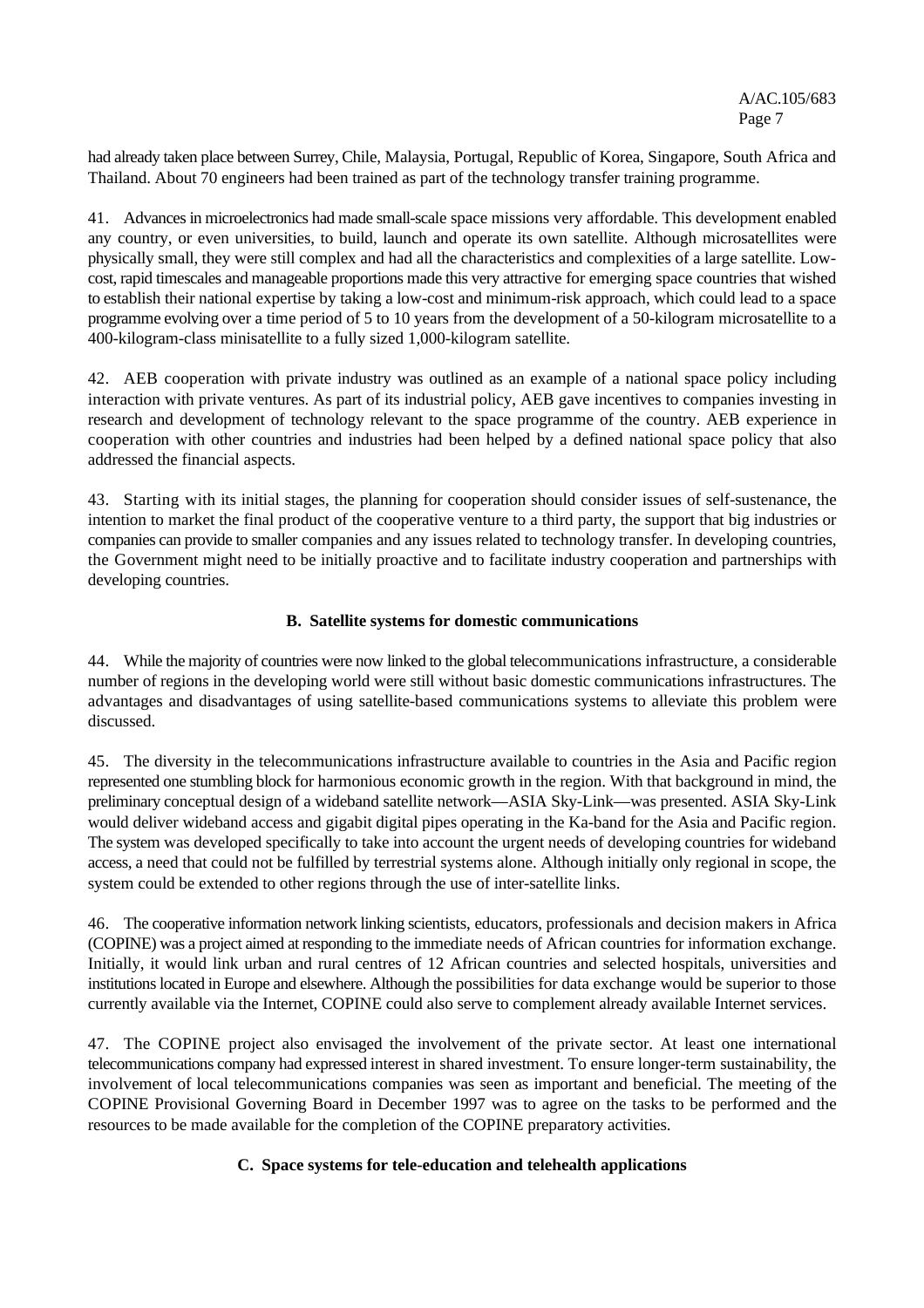48. WorldSpace Inc., a private company, would soon launch its first satellite, which was part of a planned constellation of three satellites providing digital audio broadcasting (DAB) to a worldwide audience of 4.6 billion people living in 130 developing countries.

49. The project was based on the assumption that in rural areas with underdeveloped telecommunications infrastructures, radio was the preferred and most accessible means of distributing and receiving information. The end-user equipment would be solar-powered, addressing the problem that three fourths of the African population was still without a reliable source of electricity, which made it unlikely that the Internet would be available to the general public in a short time. The addition of a small liquid-crystal-display-screen providing visual information would support the distribution of educational programmes.

50. Distance learning was certainly not equivalent to a teacher-led interactive learning dialogue, but it was clearly an improvement on a situation where at least 50 per cent of African children were not in classrooms. The World Space Foundation was seeking to establish contact with educational organizations and national governments that fully understood the cultural milieu in which they worked, in order to develop and deliver programmes addressing critical issues relating to basic education, health, literacy, disaster relief, women and family development, the environment, cultural heritage and vocational training. A conference on distance education was held at Accra in April 1997 and was attended by 14 African Ministers of Education and some 180 education specialists, donors and media representatives. The consensus was that distance education was a credible option for education, an option that needed to be adopted.

51. Though India had one of the largest education infrastructures in the world, the education and training needs of the country were still not met. The large number of illiterates and three million teachers who were often inadequately trained remained a serious problem. Traditional education systems could not keep pace with education requirements. Distance learning was one answer to the problem. Satellites had been used since the 1970s for tele-education purposes. The Indian National Satellite (INSAT) series of satellites provided two-way audio and one-way video capabilities which allowed the students to directly interact with the teachers.

52. The use of satellite links for telehealth applications was demonstrated with the Satellite Health Access for Remote Environment Demonstrator (SHARED) project. SHARED was a pilot platform to support a remote healthcare structure and was originally proposed and coordinated by the San Raffaele International Biomedical Science Park in Italy in cooperation with ESA, the Italian Army, Marconi-Alenia and Joanneum Research of Austria. The system was based on the multipoint videoconferences system of the Direct Inter-Establishment Communications Experiment (DICE) which was the primary communications medium for the EUROMIR missions and other human space missions, including the Austrian AUSTROMIR, the German MIR-92 and the French CASSIOPEE missions. The system was used to test new approaches and innovative models allowing access to health care and biomedical services in remote and underdeveloped regions.

53. While satellite-based systems for tele-education and telemedicine applications might initially appear to be rather expensive, a large number of people could be reached quickly and efficiently. The cost of hardware would continue to decrease, the ground systems would become more compact and less cumbersome to use, and more people would benefit from those applications. Given the large number of people that needed to be serviced, they also opened up tremendous opportunities for industry and for partnerships between developed and developing countries.

# **D. Remote sensing applications: the role of distributors and users**

54. SPOT Image was one of the major companies acting as a distributor of remote sensing data and information. The use of remote sensing data was steadily increasing with applications in environmental control, urban planning, agriculture and forestry, geology, public services, mapping and geographic information systems (GIS). Data vendors like SPOT Image had recently experienced a strong growth in revenues.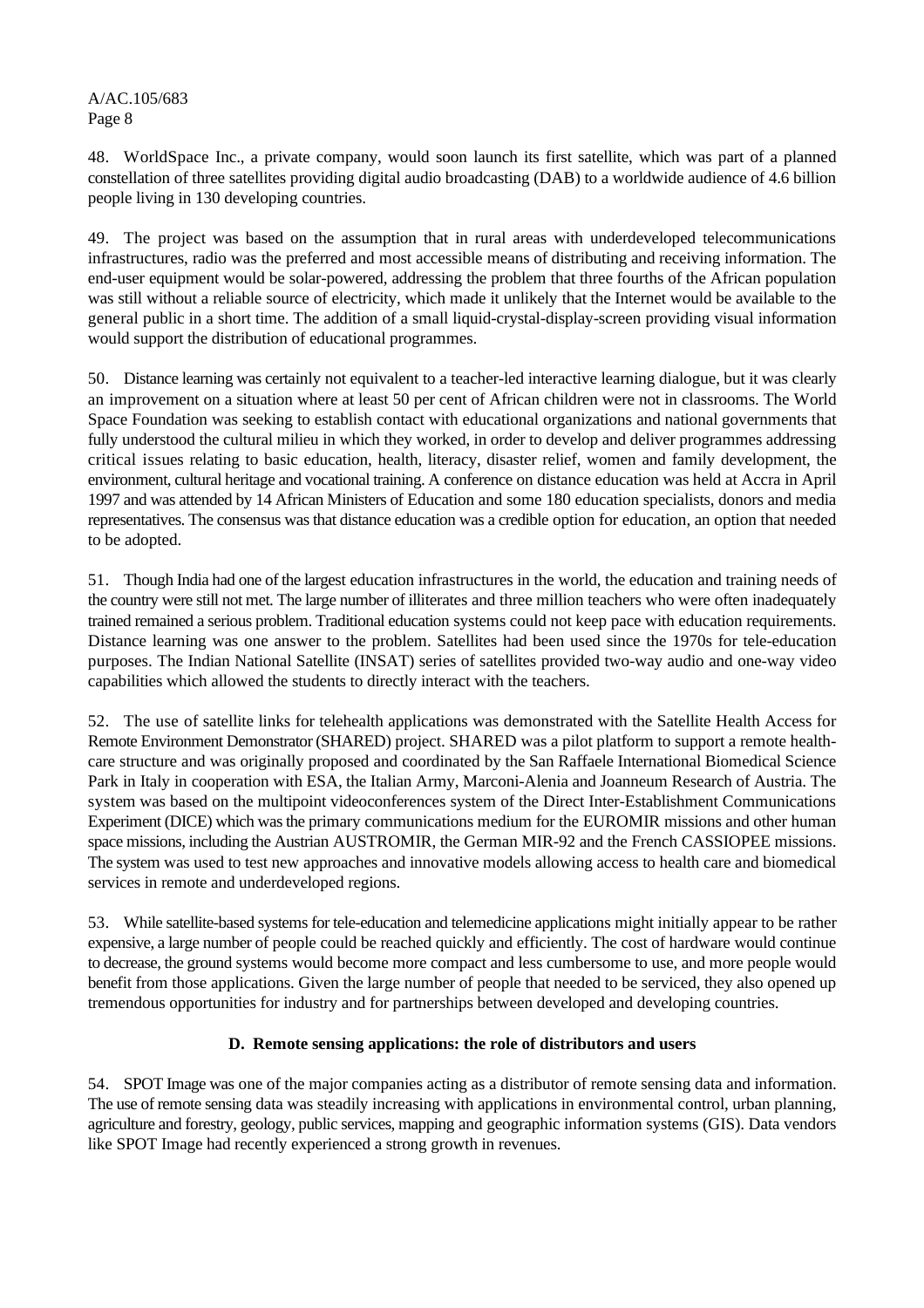55. SPOT was trying to enhance the development of integrated solution packages through a number of projects aimed at proving the capability of SPOT satellites and their applicability to specific problems, as well as to expand the application market and to increase SPOT data sales. The projects were carried out in partnership with service providers and VACs. For example, the parties involved in the projects conducted geological studies and a national inventory of natural resources in Madagascar, established a forest inventory in Tunisia, created an agricultural land information system in Egypt and an action plan for flood control in Bangladesh, controlled resettlement of refugees in Cambodia, and prepared a demographic census in Nigeria, a dam site impact study in Cameroon, erosion studies in Chile and a cartographic survey of mine dumps in South Africa. A large number of donors contributed to the success of the projects.

56. New operational satellite data products such as digital elevated maps would be made available to users. VACs were to be promoted and encouraged for catering to user needs more effectively. Clearly, where appropriate, the relationship between donors and developing countries should be closer to ensure that the needs and concerns of all parties involved were better understood. Finally, the market for remote sensing data offered great opportunities for specialists in developing countries to serve certain niche markets and to act as a commercial distributor of valueadded remote sensing data.

57. The importance of information derived from remote sensing data was illustrated with applications in disaster monitoring and assessment. In China alone, there was an annual loss of approximately \$20 billion because of floods. Remote sensing data integrated into a GIS could be used to help monitor droughts and forest fires and to assess the probability of and possibly predict earthquakes. These applications constituted the basis for a large future commercial market.

58. The European Commission was funding several Earth observation projects in cooperation with developing countries. The projects included the Tropical Ecosystem Environment Observations by Satellite programme, the Fire in Global Resource and Environmental Monitoring programme, the Satellite Assessment of Rice in Indonesia programme, the South East Asia Rice Radar Investigation of the Joint Research Centre of the Commission, as well as several others.

59. The European Commission was also financing the transfer of equipment, technology and know-how (training). Cooperation with developing countries was based on three priorities: the improvement of public health, the improvement of agricultural and agro-industrial production and the sustainable management of renewable natural resources (forests, oceans, water and energy). One reason for its involvement in such projects was certainly also to develop the commercial market for remote sensing applications.

# **E. Remote sensing applications and value-added services for agricultural monitoring**

60. "Precision agriculture" or "precision farming" described a method of agricultural monitoring which included the use of frequently updated information gathered by remote sensing satellites. The aim of the technology was to help maximize agricultural yields in a sustainable manner.

61. Two often expressed concerns of would-be operational users of remotely sensed data would be resolved in the near future. Those concerns related to the frequency of coverage and the dependability of the source. Approximately 31 land observation satellites were planned to be launched by the year 2000. The frequency of coverage would increase to several times per week, increasing the range of applications that might benefit from the use of remote sensing data. With regard to dependability, it was very likely that individual needs would soon be met by more than one supplier, thus providing the redundancy for supply continuity.

62. Resource 21, a business partnership involving agricultural and aerospace companies, intended to launch a constellation of four satellites. Their main application would be to provide timely data on crop yield modelling, but they would also serve to monitor natural resources, the environment and national security, and would be used for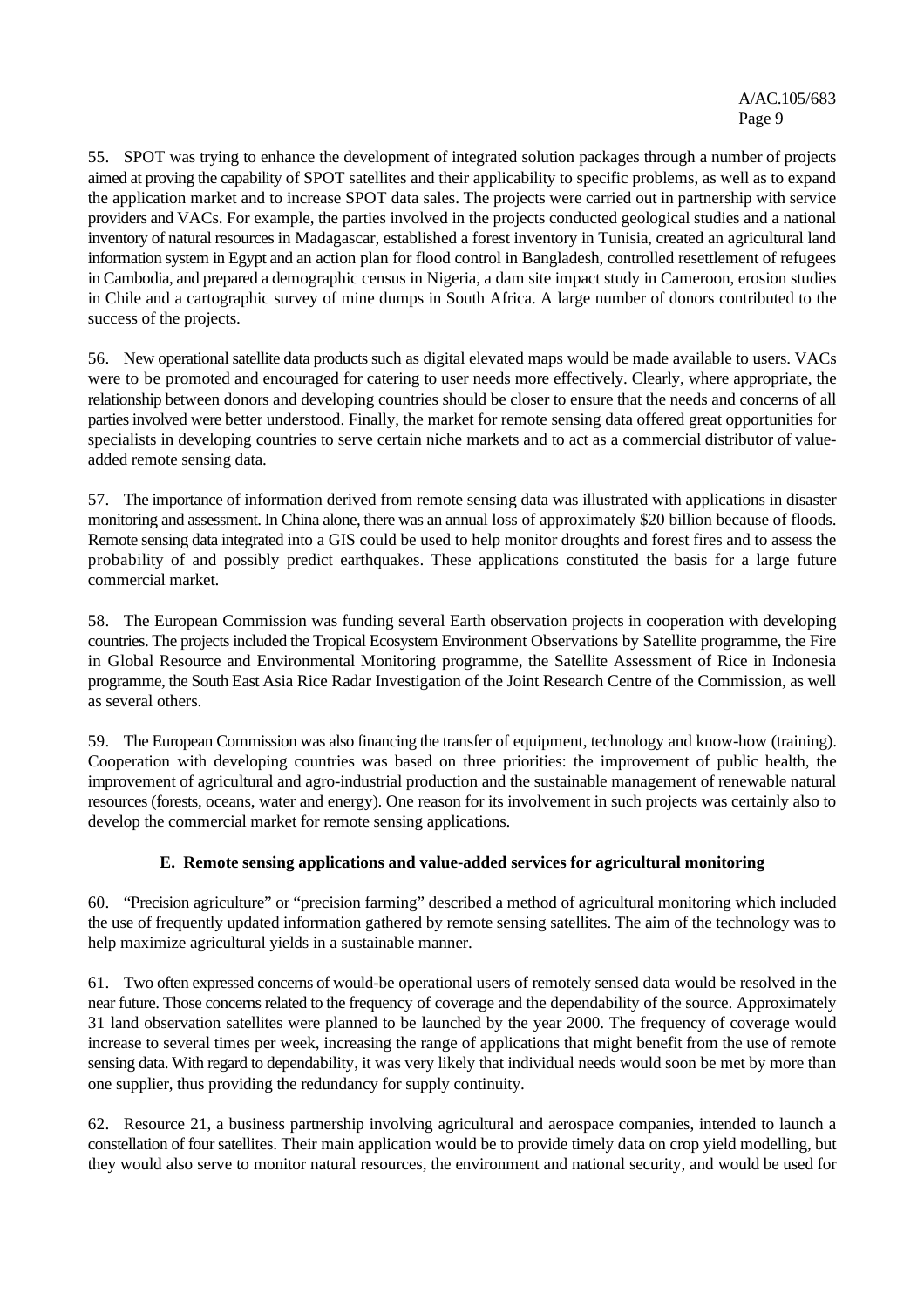scientific applications. The gathered information would then be integrated into a GIS environment, for example, a scenario for nitrogen fertilizer management based on sensing and detection of symptoms, diagnosis and remedy.

63. Representatives from GAF/EUROMAP and GISAT presented examples of the use of remote sensing data for agricultural applications in Europe. In that context, the European Commission acted as the largest buyer of remote sensing data in Europe which is used for the control of area-based subsidies.

64. The application demand was an important driving force for the development of space industry and space technology. The demand for more accurate weather predictions resulted in the development of meteorological satellite systems. Similarly, the demand for more accurate data enabling sustainable planning would drive the development of Earth resource and environmental satellites. The development of space industry and space technology in general was accelerating the operationalization of remote sensing applications. Compared to meteorological applications, the monitoring of natural disasters, crop growth conditions, predicted yield and environmental processes such as desertification and urbanization was currently in what could best be described as a pre-operational stage, with mapping applications close to being operational.

65. Operational and commercial aspects, however, did not necessarily go hand in hand and should be considered separate entities. Nevertheless, the benefit derived from remote sensing applications was mostly a social benefit. To become commercial, the economic benefit had to be increased. That was also reflected in the fact that the majority of users of remote sensing data were governmental agencies, while the broad market still required some time to develop.

#### **F. Positioning and localization systems and services**

66. Applications based on the Global Positioning System (GPS) increasingly penetrated many facets of everyday life. The GPS market had shown an exponential growth rate from \$40 million in 1989 to \$460 million in 1993, and was expected to grow to \$5 billion to \$6 billion by the year 2000. In the meantime, the average cost of hand-held GPS receivers had fallen from \$500 to \$300, and recently to as low as \$150. There was a huge potential market for space-based navigation and localization systems, and new applications were being developed continuously.

67. The United States Global Positioning System Industry Council was an alliance of companies including the original technology innovators, accounting for 60-75 per cent of total United States production. The aim of the council was to act as an information source for the Government and to promote sound policies for the development of commercial markets and civilian applications, while preserving the military advantages of GPS.

68. The most promising markets included vehicle navigation, the recreation market, agricultural applications such as precision farming and the military market. However, the existing regulatory framework and standards might be inadequate to accommodate such a broad range of GPS applications. New policy perspectives coordinating the commercial, consumer and strategic requirements on a national and international level needed to be established, and the dialogue between military, industry and civilian users needed to be extended. Those coordination activities were essential to maintain open markets and to ensure the global acceptance of GPS. Similar organization in Europe and in other countries on a national and regional basis also needed to be established.

69. One major application of GPS was the integration of GPS data into a GIS to provide information for land, sea and air navigation, cadastral surveying, geodetic network densification, high-precision aircraft positioning, photogrammetry without ground control, monitoring deformation and hydrographic surveys. Other applications involved urban planning, environmental analysis, transportation, watersheds, soils and agriculture, demographics, wildlife and endangered species, public health and emergency management. The development of new GPS applications usually took place in universities, which also provided training. The private sector, however, was responsible for ensuring that GPS applications became a practical and commercial reality.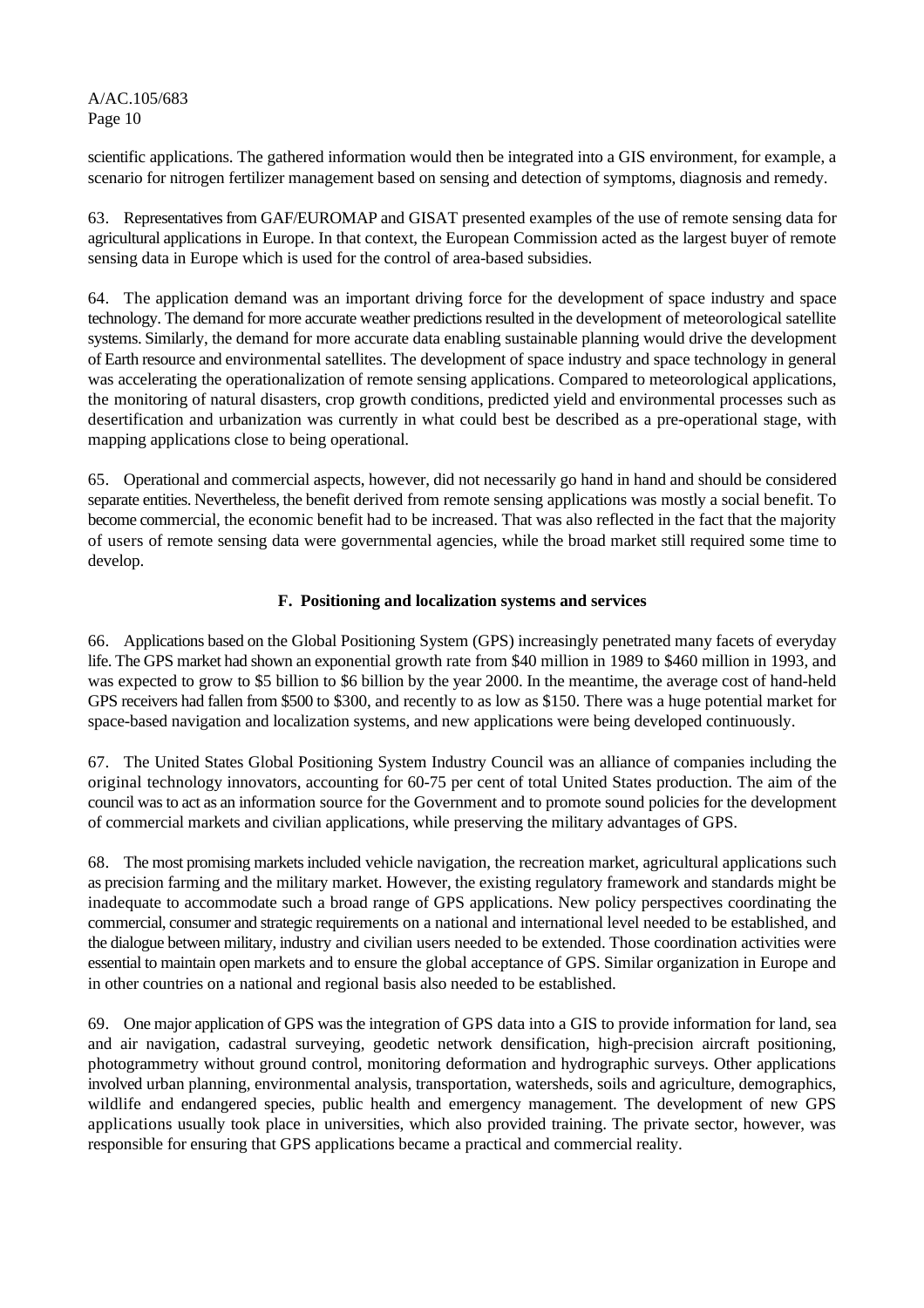70. The European Satellite Navigation Programme (ESPN) was being defined in cooperation with industry by the European Commission, ESA and Eurocontrol. A first step in the programme was the development of the European geostationary navigation overlay service, a European regional augmentation to GPS and the Global Orbiting Navigation Satellite System (GLONASS) of the Russian Federation. It would greatly improve the integrity and accuracy of the navigational signal, primarily driven by aeronautical requirements. Currently neither GPS nor GLONASS met civil navigation requirements, and suffered from a lack of civilian control.

#### **G. Wrap-up session**

71. The final presentation of the Symposium tried to provide answers to the question, "How can space activities be brought into the economic mainstream?", which had been posed to participants in the Second Annual International Symposium of the International Space University (ISU), focusing on the theme "New space markets", held at Strasbourg, France, in May 1997.

72. Most participants expressed the opinion that the space community needed to build bridges between the technical and the commercial world. While private ventures would increasingly displace Governments from the telecommunications, Earth observation and launch service markets, it was agreed that Governments should continue to pursue "bold, difficult and audacious" programmes. To ensure that market forces satisfied national needs, especially those of developing countries, concerted efforts at all levels, sustained over a long period of time, were necessary, as the Indian example showed. The benefits of space technology applications must be brought into the political and bureaucratic mainstream and into the everyday consciousness of the ultimate end-users. That was the ultimate challenge for the space community.

#### **II. OBSERVATIONS AND CONCLUSIONS**

73. The involvement of industry in space activities addressed all space sectors: the space segment (such as satellites, launchers and space balloons), the ground segment (such as facilities, infrastructure and networks), data distribution and applications. It encompassed the lifetime of every project, starting with the feasibility study and including the preliminary and detailed design, development, implementation, integration, testing, operations, maintenance and upgrading.

74. In the context of the Symposium, most participants were interested in discussing application projects, namely for telecommunications and remote sensing.

75. For any new partnership, two categories of opportunity existed: joining an ongoing project or creating a new one. The value of an application project for possible investment by industry and the development of a market was mostly related to the credibility of the project in leading eventually to the delivery to the final user of an operational system for routine activity.

76. The most productive way to achieve successful involvement of companies from developing countries was to seek joint ventures with industry from more advanced countries, whereby the cooperation would allow the exchange and transfer of know-how through technical application projects.

77. However, many difficulties and sensitive issues had been identified, arising mostly from the wide range and variability of conditions around the world, involving such matters as costs and local laws and regulations (relating to labour, trade and funding), standards, patent rights and intellectual property, local environmental conditions, sociocultural aspects and transient political situations.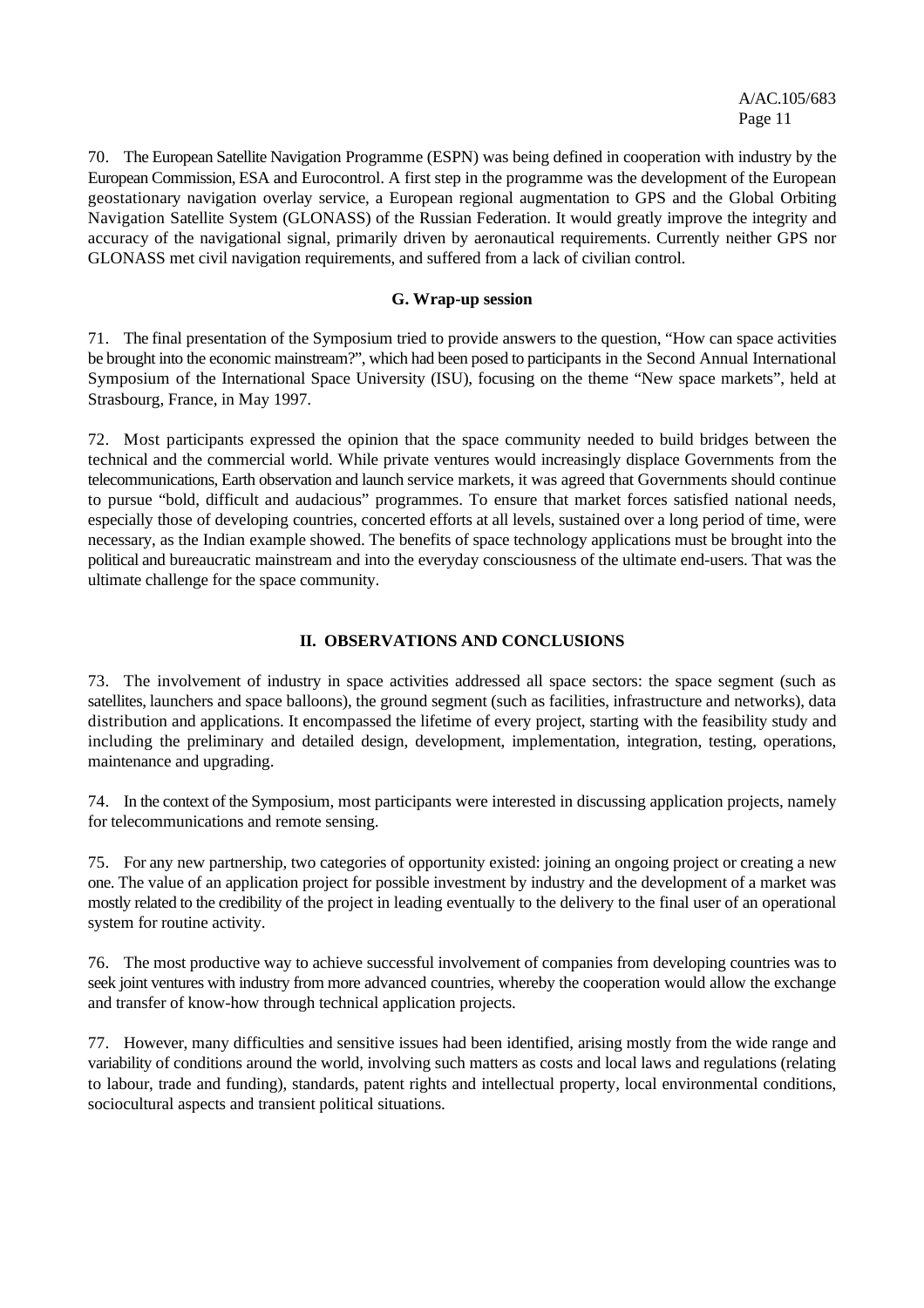78. In the above-mentioned context, international organizations could and should play an important role, by providing both a higher-level institutional framework to cooperative projects and the necessary starting conditions, which often included a limited amount of start-up funding.

79. Numerous comments and remarks were made with respect to the various aspects of possible cooperation initiatives between the three major parties, namely international bodies (such as agencies and banks), industry and national entities.

80. In setting up a project, cooperation must be recognized as a two-way process and needed to be based on an equal and fairly balanced partnership. It required mutual knowledge and respect; frequently, companies from developing countries were forced to act only as agents of firms from industrialized countries, not as parties in a genuine partnership. Technology transfer must enable the receiving country to progress on its own, not to depend on the supplier forever.

81. A strategic vision had to be shared among partners, in order to remove barriers and to make risks affordable just by sharing them. Programmes that grew together and shared risks and rewards were the most productive.

82. Grand projects should be avoided and experience should be sought in small and affordable endeavours. Once selected, they should be carried out without major discussions. Such an approach required imaginative leadership and foresight.

83. Developing countries should start their own national programmes. That was the only way to trigger the market and create conditions for growth and market development, although the timing of investment could be typically compared to the problem of deciding which came first, the chicken or the egg. However, the two components (the chicken and the egg) should be developed together in order to grow together.

84. National programmes should seek to create a market where one did not exist, and industry from developed countries should be prepared to pre-invest in project studies in developing countries in order to bypass the chicken and egg problem. However, in this case also, the prerequisite was a fair partnership between firms from developed countries and those from developing countries.

85. For the implementation of projects beyond the study phase, the participants noted that a combination of the following considerations should be addressed:

(a) To gain a foothold, industry in developing countries should concentrate on specific industries and develop niche markets, in order to acquire, as far as possible, specialized skills without dispersing resources;

(b) Industry should be encouraged to advise on how to proceed, since industry would not participate in something that did not hold out the prospect of financial benefit;

(c) The involvement of major industries would often mean opening possibilities for numerous small companies working downstream and acting as parts or service suppliers;

(d) Regional or global projects, such as regional thematic initiatives, generally had good prospects of being funded by Governments and international bodies, thus presenting opportunities for local industry to perform a part of the task on a commercial basis;

(e) Companies and agencies in developing and developed countries should actively seek opportunities to meet and open the way for cooperative ventures;

(f) Technology transfer meant increasing the knowledge of people, and hence training and hands-on activities;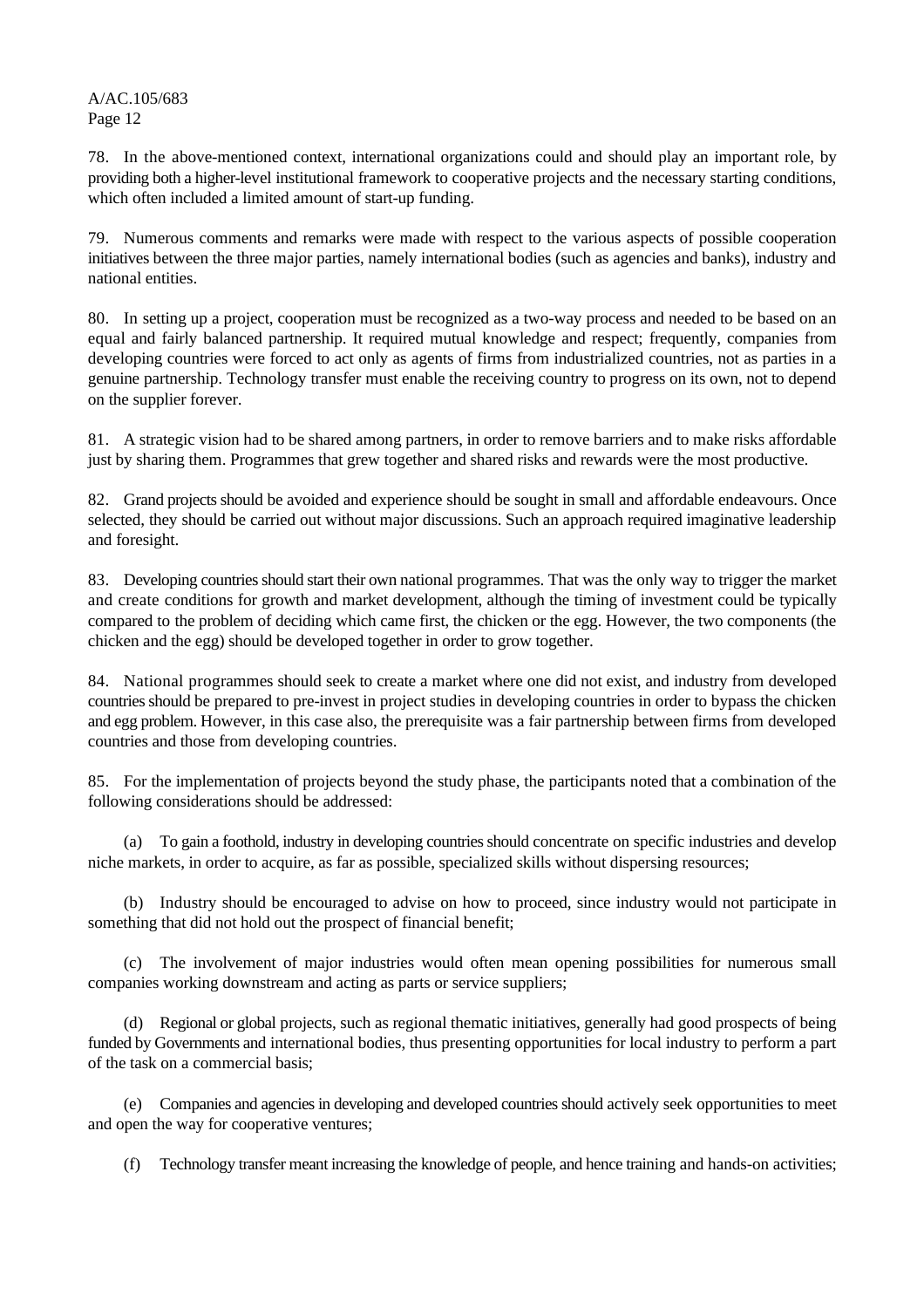(g) Creating a market meant educating the users, which could in turn lead to very interesting opportunities.

86. Issues specifically relating to the responsibilities and roles of senior management in institutions and policy makers in Governments were as follows:

(a) Ensuring that long-term commitments would be honoured;

(b) The limitation and alleviation of regulations concerning technology transfer;

(c) The possibility of promoting exports, based on some initial elements of technology, and starting local production with national funding;

(d) The use of fair pricing policies.

87. The actual strengths of the developing countries should be fairly recognized as appropriate, and criteria for partnership selection should be technical and financial only.

88. Because of the commercial trend in the development of the telecommunications market and, at the same time, the need for continuing investment in scientific programmes endorsed by the Government, a national space plan should aim at developing scientific applications and at deregulating the telecommunications market as a commercial activity. In both areas, commitments with other countries were required to make the system work.

89. International organizations might provide very important support, not only in financial terms, but also in arranging opportunities to meet and advise on building cooperative endeavours.

90. Managers and policy makers in developing countries often proposed measures to be taken nationally, but national priorities in most cases did not allow funds to be made available. International agencies could help by providing a small part of the funds (for example, 2 per cent) required to encourage national investment and allow progress to be made.

91. A proposal had been made for the creation of a specific international body that would screen, develop and provide some sort of technical and political support to space projects, by fostering cooperation among the three main actors: international entities, industry and national authorities.

92. Similarly, international bodies had been urged to encourage cooperation with regional space organizations, in particular those serving African and Arab countries, with the aim of providing international support to foster regional cooperation and stimulate efficiency and effectiveness.

93. When referring to developing countries in the context of space technology applications, a distinction should be made between emerging space countries and countries that had not yet started or were not yet involved in any space programmes, but wished to do so. Since the level of development varied enormously from one developing country to another, cooperation with developing countries should also be varied to meet their specific needs.

94. Governments that became aware of the benefits to be derived from space technology applications were more likely to find ways to remove bureaucratic bottlenecks that impeded international cooperation and commercial ventures. Some participants in decision-making positions noted that it would be useful to make available a document outlining the advantages of, and the necessary working procedures for, the utilization of space technology applications tailored to the needs of developing countries at various levels of development.